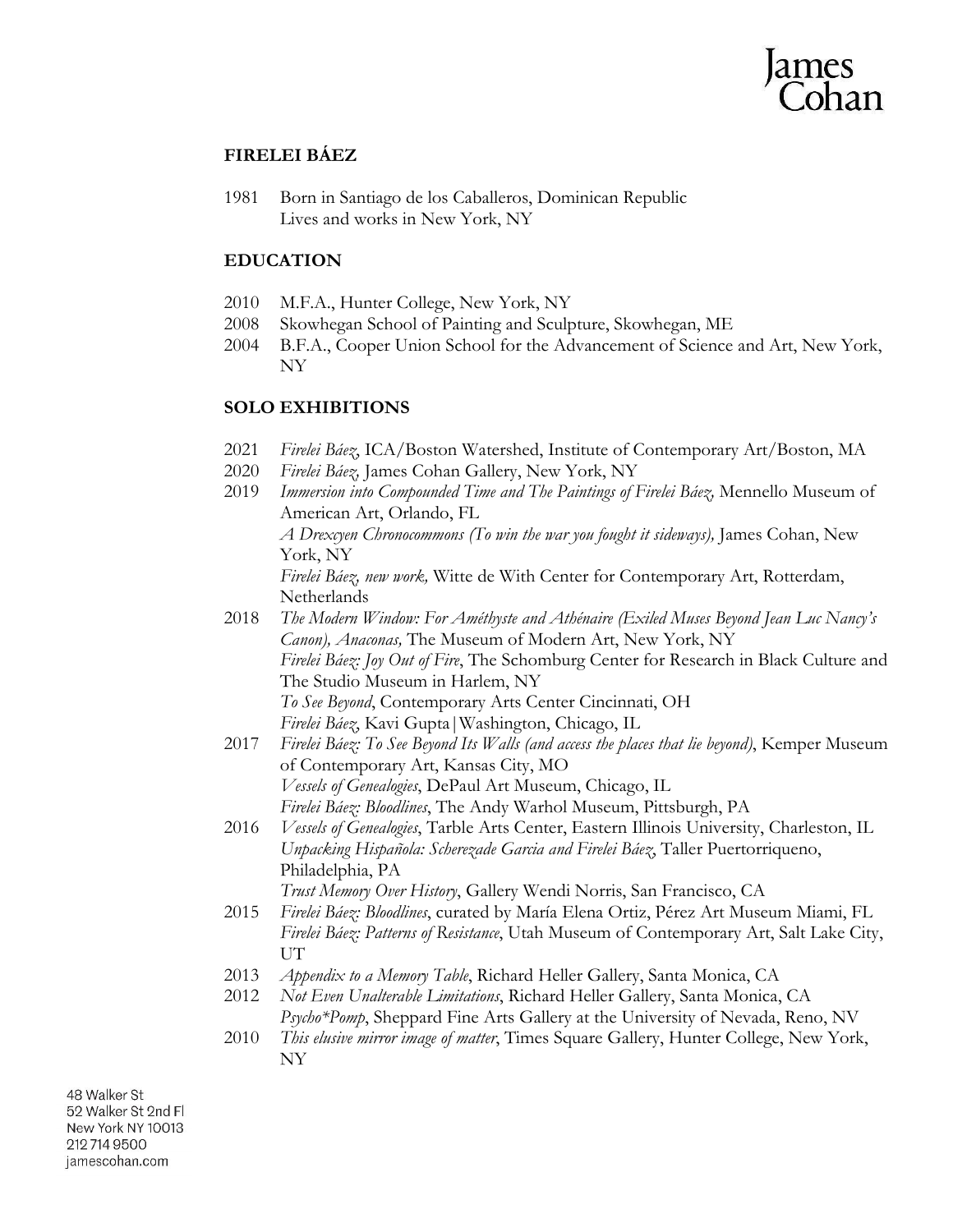# **SELECTED GROUP EXHIBITIONS**

| 2022 | 59th Venice Biennale: The Milk of Dreams, curated by Cecilia Alemani, Venice, Italy          |
|------|----------------------------------------------------------------------------------------------|
|      | (forthcoming)                                                                                |
|      | Articulating Activism: Works from the Shelley and Donald Rubin Private Collection, The       |
|      | Shelley & Donald Rubin Foundation/The 8 <sup>th</sup> Floor, New York, NY (forthcoming)      |
|      | Shifting the Silence (Collection Show), SFMoMA, San Francisco CA                             |
|      | Afro-Atlantic Histories, National Gallery of Art, Washington D.C.                            |
|      | Forecast Form: Art in the Caribbean Diaspora, 1990s-today, Museum of Contemporary            |
|      | Art, Chicago, IL                                                                             |
| 2021 | Picturing Motherhood Now: Images for a New Era, Cleveland Museum of Art, OH.                 |
|      | Abstracted Migrations: Ideas on Embodied Motion, Moore College of Art & Design,              |
|      | Philadelphia, PA.                                                                            |
|      | Fragments of Epic Memory, Art Gallery Ontario (AGO), Toronto, Canada                         |
|      | Paper: post-colonial narratives, North American Hand Papermakers, New York, NY               |
|      | In Relation To Power: Politically Engaged Works from the Collection, Nasher Museum of Art,   |
|      | Duke University, Durham, NC                                                                  |
|      | RELATIONS: Diaspora and Painting, Esker Foundation, Calgary, Canada                          |
|      | CARNIV ALESCA-What Painting Might Be, Kunstverein, Hamburg Germany                           |
|      |                                                                                              |
|      | BORN IN FLAMES: Feminist Futures, Bronx Museum, Bronx, NY                                    |
|      | Moore College of Art & Design, Philadelphia, PA                                              |
|      | Where the Heart Is: Contemporary Art by Immigrant Artists, Palo Alto Art Center, CA          |
|      | Plural Possibilities & the Female Body, Henry Art Gallery, Seattle, WA                       |
|      | Artes Mundi 9, National Museum Cardiff, Wales                                                |
|      | i'm yours: Encounters with Art in Our Times, ICA Boston, MA                                  |
| 2020 | A Beautiful Struggle: Black Feminist Futurism, Urban Institute for Contemporary Arts,        |
|      | МI                                                                                           |
|      | Stayin' Alive, Another Space, New York, NY                                                   |
|      | Mending the Sky, New Orleans Museum of Art, New Orleans, LA                                  |
|      | Never Done: 100 Years of Women in Politics and Beyond, Frances Young Tang Teaching           |
|      | Museum and Art Gallery, Skidmore College, Saratoga Springs, NY                               |
|      | A Very Anxious Feeling: Voices of Unrest in the American Experience: 20 Years of the Beth    |
|      | Rudin DeWoody Collection, Taubman Museum of Art, Roanoke, VA                                 |
|      | Contemporary Art + Design: New Acquisitions, Dallas Museum of Art, Dallas, TX                |
|      | Commonwealth, Institute of Contemporary Art at Virginia Commonwealth University,             |
|      | Richmond, VA; Philadelphia Contemporary, PA                                                  |
|      | South East North West: New Works from the Collection, San Jose Museum of Art, CA             |
|      | RELATIONS: Diaspora and Painting, Phi Foundation, Montréal, Canada                           |
|      | Countermythologies, NXTHVN, Hew Haven, CT                                                    |
|      | Allied with Power: African and Africa Diaspora art from the Jorge M. Pérez Collection, Pérez |
|      | Art Museum Miami, FL                                                                         |
|      | Pine's Eye, Talbot Rice Gallery, University of Edinburgh, Scotland                           |
| 2019 | IncarNations, BOZAR/ Centre for Fine Arts, Brussels, Belgium                                 |
|      | Dress Up, Speak Up: Regalia and Resistance, 21C Hotel & Museum, Cincinnati, OH               |
|      | James Cohan: Twenty Years, James Cohan, New York, NY                                         |
|      | Utopian Imagination, Ford Foundation Gallery, New York, NY                                   |
|      | Fixed Contained, Kotaro Nukaga, Tokyo, Japan                                                 |
|      |                                                                                              |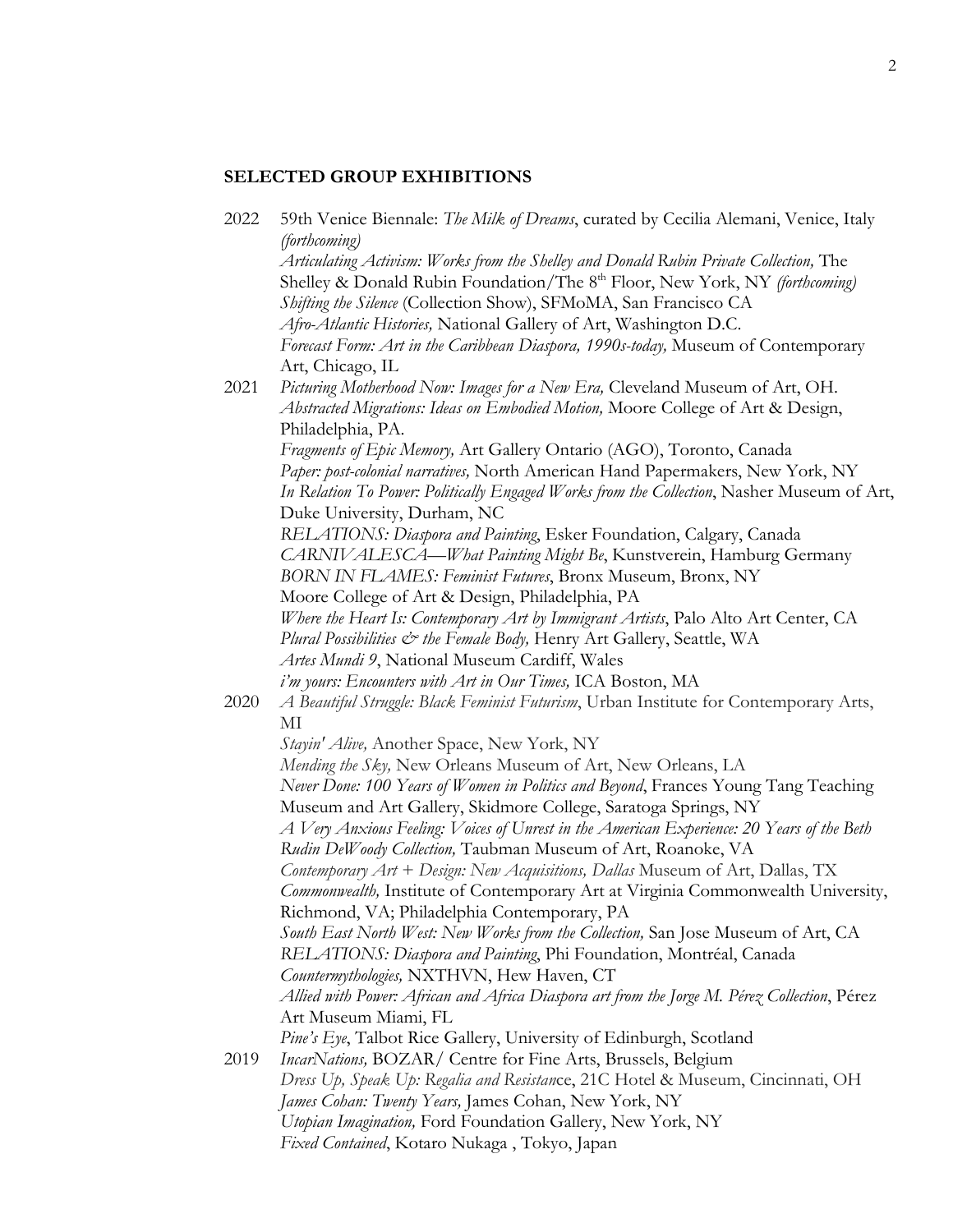*Driving Forces: Contemporary Art from the Collection of Ann and Ron Pizzuti*, Columbus Museum of Art, Columbus, OH *Generations: A History of Black Abstract Art,* Baltimore Museum of Art, MD *Every Day: Selections from the Collection*, Baltimore Museum of Art, MD *Lexicon: The Language of Gesture in 25 Years at Kemper Museum*, Kemper Museum of Contemporary Art, Kansas City, MO *EMBODY*, Mandeville Gallery, Union College, Schenectady, NY *An Opera for Animals,* Para Site, Hong Kong; traveled to Rockbund Art Museum, Shanghai, China *Coffee, Rhum, Sugar & Gold: A Postcolonial Paradox*, Museum of the African Diaspora, San Francisco, CA *Now is the Time: 25 Years of Collection*, Kunstmuseum Wolfsburg, Wolfsburg, Germany 2018 *Dress Up, Speak Up: Costume and Confrontation*, 21c Museum Hotels, Louisville, KY

- *The Fabric of Felicity*, Garage Museum of Contemporary Art, Moscow, Russia *Postcard from New York—Part II*, curated by Larry Ossei-Mensah, Anna Marra Contemporanea, Rome, Italy *Black Pulp!,* The African American Museum in Philadelphia, PA *Engender*, Kohn Gallery, Los Angeles, CA *A Space for Thought*, Brand New Gallery, Milan, Italy
- 2017 *HISPANIOLA: A Celebration of Haiti and the Dominican Republic with Selections from the Dion Kohler Collection*, Oglethorpe University Museum of Art, Atlanta, GA *Relational Undercurrents: Contemporary Art of the Caribbean Archipelago, Pacific Standard Time: LA>LA*, Museum of Latin American Art, Long Beach, CA; travelled to the Wallach Art Gallery, New York, NY; Frost Art Museum, Miami, FL *The Neighbors, part three: Love Thy Neighbor*, Firelei Báez, Ignacio González-Lang, and Irvin Morazan, The Bronx Museum of the Arts, The Bronx, NY *Black Pulp!,* Contemporary Art Museum, University of South Florida, Tampa, FL; travelled to Ezra and Cecile Zilkha Gallery, Wesleyan University, Middletown, CT
- 2016 *American Histories*, Pi Artworks, London, United Kingdom *Africa Forecast: Fashioning Contemporary Life*, Spelman College Museum of Fine Art, Atlanta, GA *For Freedoms*, Jack Shainman Gallery, New York, NY *Black Pulp!*, 32 Edgewood Gallery, Yale University School of Art, New Haven, CT; travelled to International Print Center New York, NY *Pure Pulp: Contemporary Artists Working in Paper at Dieu Donné*, Ruth and Elmer Wellin Museum of Art, Hamilton College, Clinton, NY *Diaspora Calling*, Kings Theater, Museum of Contemporary African Diasporan Arts, Brooklyn, NY 2015 *Between History and the Body*, The 8th Floor, New York, NY *A Curious Blindness*, The Miriam and Ira D. Wallach Art Gallery, Columbia University, New York, NY *Concealed: Selections from The Permanent Collection*, The Studio Museum in Harlem, New York, NY
- 2014 *Small*, curated by Claire Gilman, The Drawing Center, New York, NY *Caribbean: Crossroads of the World*, curated by Elvis Fuentes, Pérez Art Museum Miami, FL

*I Scarcely have the right to use this ghostly verb*, Arnold and Sheila Aronson Galleries, The New School, New York, NY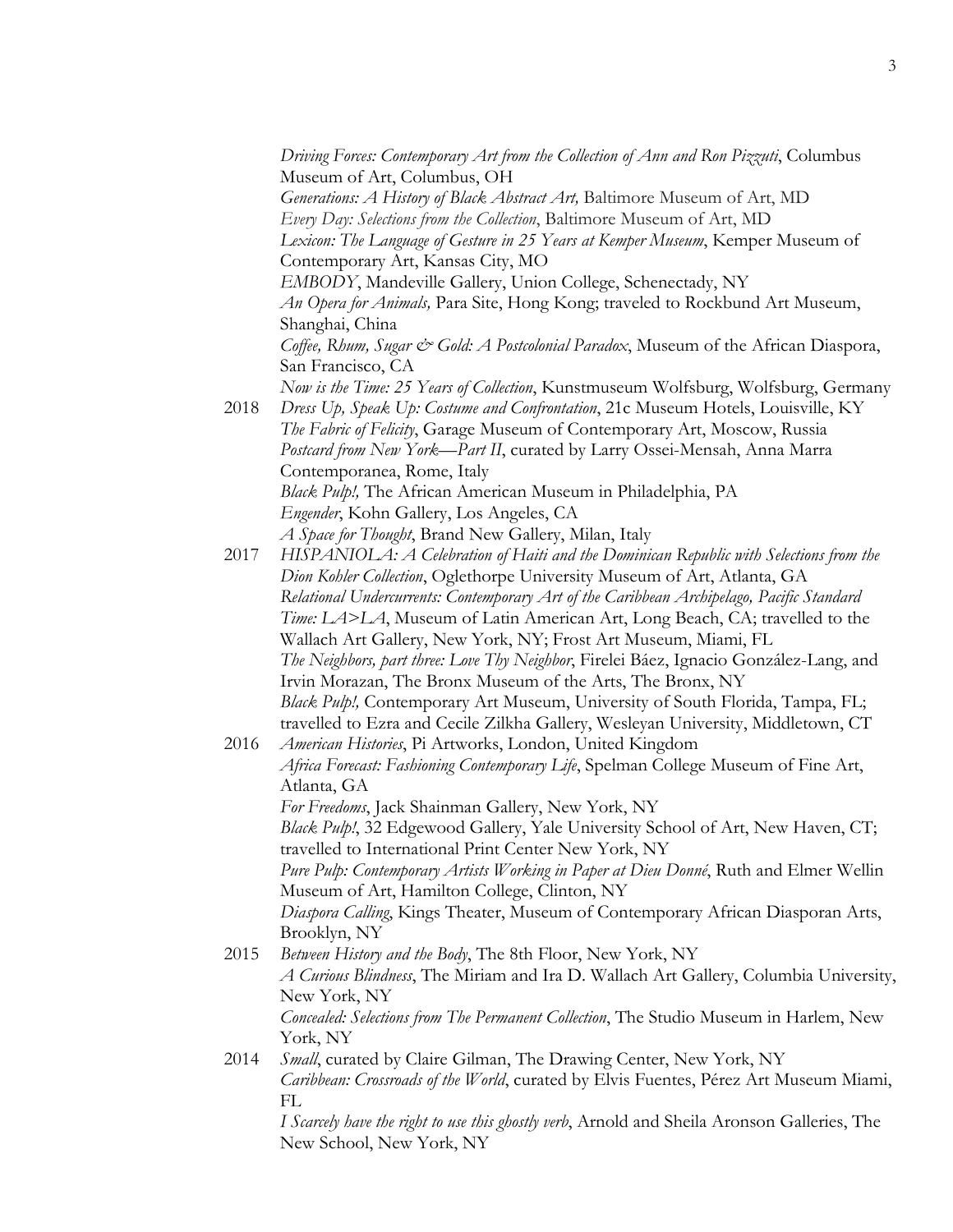*Firelei Báez: Fine Arts Work Center Solo Exhibition*, Hudson D. Walker Gallery, Provincetown, MA *Context and Counteractions: Selected Works by the 2013-2014 FAWC Visual Art Fellows*,

Pérez Art Museum Miami, FL 2013 *Fore, Studio Museum's upcoming fourth emerging artist exhibition*, curated by Naima Keith, Thomas Lax and Lauren Hayes, New York, NY *More Than A Likeness*, McClain Gallery, Houston, TX *Crossing the Line: Contemporary Drawing and Artistic Process*, Mixed Greens, New York, NY *Emo Show*, Elizabeth Foundation, New York, NY *Drawn to Nature*, curated by Jennifer McGregor at Wave Hill, New York, NY *Corporeal Contours: Works by Firelei Báez and Andrea Chung*, curated by Jillian Narkornthap, Community Folk Art Center, New York, NY 2012 *Harbingers & Psychopomps*, The IMC Lab + Gallery, New York, NY *Contemporary Watercolor*, curated by Veronica Roberts, Morgan Lehman Gallery, New York, NY *ACIREMA*, curated by Cesar Garcia, Honor Fraser Gallery, Los Angeles, CA *Body Snatchers*, curated by Raul Zamudio, White Box, New York, NY *Cultural Transference*, curated by Sara Reissman, EFA Project Space, New York, NY *Restrictions, Limitations, Confinements*, Casita Maria Center, The Bronx, NY 2011 *Museum as Hub: Alpha's Bet is Not Over Yet*, The New Museum of Contemporary Art, New York, NY *The African Continuum*, The United Nations, New York, NY *Afro-Latin@s Now! Strategies for Visibility and Action*, The Center for the Humanities of the Graduate Center of the City University of New York, NY *Disillusions: Gendered Visions of the Caribbean and its Diasporas*, curated by Tatiana Flores, Middlesex Art Gallery, Middlesex, NJ *Elastic Identity*, IMC Lab + Gallery, New York, NY *Paperwork*, curated by Nina Chanel Abney, Kravets Wehby Gallery, New York, NY *Edouard Glissant: Inhabit his Name, Be Black Baby*, Recess Space, New York, NY 2010 *Hair Tactics*, curated by Rocio Aranda-Alvarado, New Jersey City Museum, Jersey City, NJ *Introductions6*, Irvine Contemporary, Washington, D.C. *Around the Way*, curated by El Museo del Barrio, Macy's, New York, NY *Lush*, Art Solar, East Hampton, New York, NY *Boundless Discourse*, Kresge Gallery, Ramapo College, Ramapo, NJ *Wearing Spirit*, Caribbean Cultural Center African Diaspora Institute, New York, NY *Dance Ghost*, Vaudeville Park, Brooklyn, NY

# **BIENNIALS**

- 2022 *The Milk of Dreams,* Venice Biennale, curated by Cecilia Alemani, Venice, Italy
- 2018 *We don't need another hero*, 10<sup>th</sup> Berlin Biennale for Contemporary Art, Berlin, Germany
- 2014 *Prospect.3: Notes for Now*, curated by Franklin Sirmans, New Orleans, LA
- 2013 *Bronx Calling: The Second AIM Biennial,* The Bronx Museum of the Arts, NY
- 2011 *El Museo's Bienal: The (S) Files 2011*, 6<sup>th</sup> Latino, Caribbean, and Latin American Biennial, curated by Rocío Aranda-Alvarado, Trinidad Fombella and Elvis Fuentes, El Museo del Barrio, New York, NY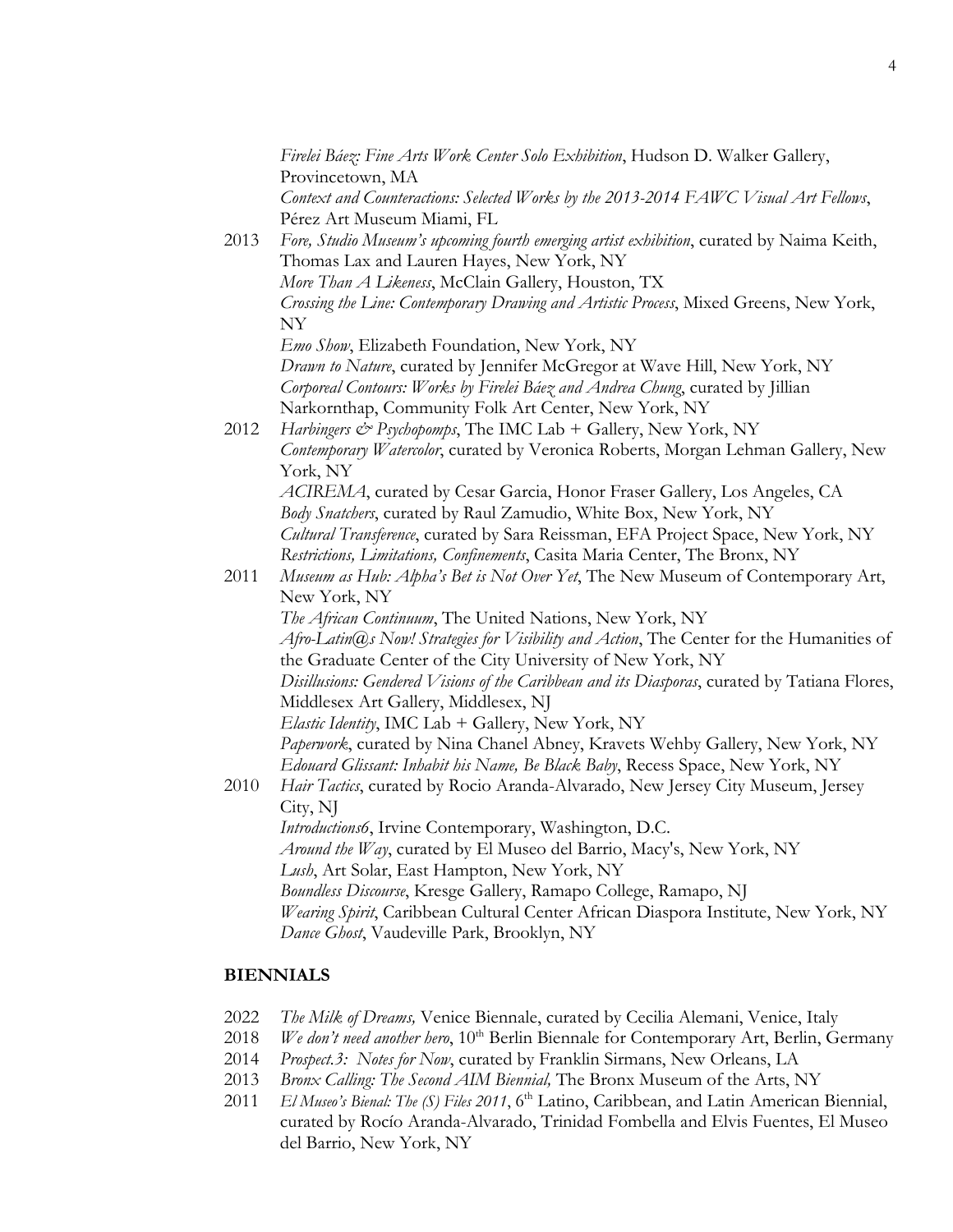#### **AWARDS AND RESIDENCIES**

- 2021 Philip Guston Rome Prize, American Academy in Rome, Italy Artes Mundi 9, Cardiff, Wales
- 2020 Herb Alpert Award in the Arts, Santa Monica, CA Smithsonian Artist Research Fellowship, Washington, D.C. Recognition, 2019 Public Art Network Year in Review, Americans for the Arts, Washington, D.C.
- 2019 Soros Arts Fellowship, Open Society Foundations, New York, NY United States Artist 2019 Fellow for Visual Arts, Chicago, IL
- 2018 PES Residency, Project for Empty Space, Newark, NJ College Art Association Artist Award for Distinguished Body of Work, Los Angeles, CA
- 2017 Future Generation Art Prize, Pinchuk Art Foundation, Kiev, Ukraine and Palazzo Contarini Polignac, 57<sup>th</sup> Venice Biennale, Venice, Italy Rome Prize (shortlist), Rome, Italy
- 2016 Chiaro Award, Headlands Center for the Art, Sausalito, CA
- 2014 The Catherine Doctorow Prize for Contemporary Painting, Utah Museum of Contemporary Art, Salt Lake City, UT
- 2013 Artist in Residence, Fine Arts Work Center, Provincetown, MA Artist in Residence, Headlands Center for the Arts, Sausalito, CA Workspace Artist in Residence, Dieu Donné Paper Mill, New York, NY Workspace Artist in Residence, Wave Hill, New York, NY
- 2012 AIM/Artist in the Marketplace, The Bronx Museum of the Arts, The Bronx, NY Keyholder Residency, Lower East Side Print Shop, New York, NY Sheppard Fine Arts Gallery at the University of Nevada, Reno, NV
- 2011 Workspace Residency, Lower Manhattan Cultural Council, New York, NY
- 2010 Joan Mitchell Painters and Sculptors Grant Recipient, New York, NY
- 2008 Full Fellowship, Skowhegan School of Painting and Sculpture, Skowhegan, ME
- 2007 Bronx Recognizes its Own (BRIO) Award Recipient, The Bronx Council on the Arts, The Bronx, NY

Aljira Emerge, Aljira, a Center for Contemporary Art, Newark, NJ

- 2004 The Jacques and Natasha Gelman Award for Painting, New York, NY
- 2003 The O'Brien Travel Award, Cooper Union, New York, NY
- 2002 William Randolph Hearst Award, Cooper Union, New York, NY

# **PUBLIC PROJECTS AND COMMISSIONS**

- 2019 *En Plein Air,* High Line Art Commission, New York, NY
- 2018 New York Metropolitan Transportation Authority Public Art Commission, 163rd Street Subway Station, New York, NY

#### **SELECTED PUBLIC COLLECTIONS**

The Alfond Collection of Contemporary Art, Cornell Fine Arts Museum, Rollins College, Winter Park, FL Baltimore Museum of Art, MD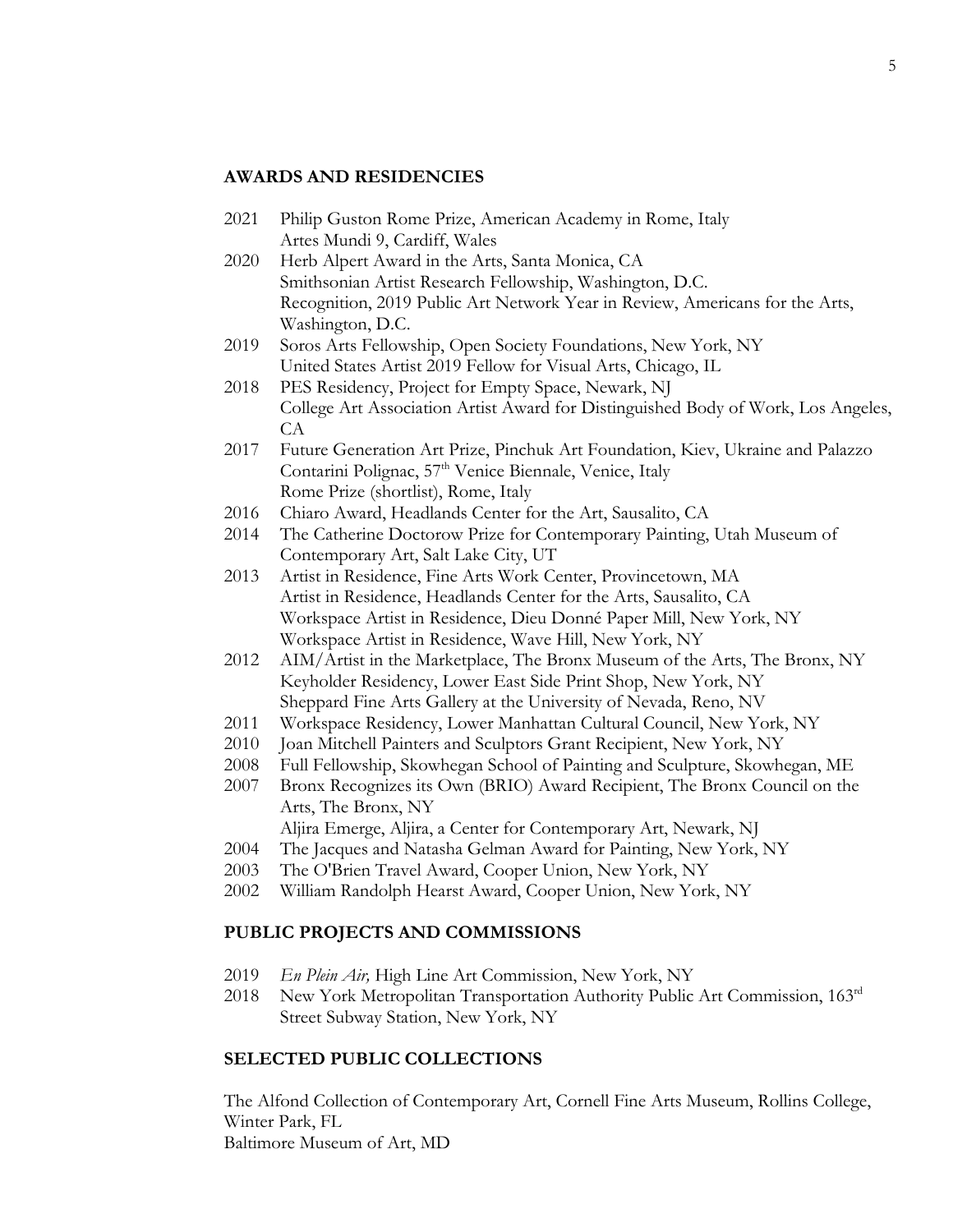Crystal Bridges Museum of American Art, Bentonville, AR BNY Mellon Art Collection, Pittsburgh, PA The Cleveland Clinic Fine Art Collection, Cleveland, OH Dallas Museum of Art, TX Duke University Nasher Museum of Art, Durham, NC Fine Arts Museums of San Francisco, CA Guggenheim Abu Dhabi, U.A.E. Institute of Contemporary Art Boston, MA The Isabela and Agustín Coppel Collection Kemper Art Museum, St. Louis, MO Kunstmuseum Wolfsburg, Germany Mandeville Gallery, Union College, Schenectady, NY Marieluise Hessel Collection, Hessel Museum of Art, Center for Curatorial Studies, Bard College, Annandale-on-Hudson, New York, NY The Montreal Museum of Fine Arts, Montreal, Canada Nasher Museum of Art at Duke University, Durham, NC Nelson-Atkins Museum of Art, Kansas City, MO New National Museum, Norway New Orleans Museum of Art, LA Orlando Museum of Art, FL Pérez Art Museum Miami, FL Pizzuti Collection of the Columbus Museum of Art, OH Ruth and Elmer Wellin Museum of Art, Hamilton College, Clinton, NY San Francisco Museum of Modern Art, CA San Jose Museum of Art, CA Sindika Dokolo Foundation Collection, Luanda, Angola Solomon R. Guggenheim Museum, New York, NY Spelman College Museum of Fine Art, Atlanta, GA Tate Collection, United Kingdom The Studio Museum in Harlem, New York, NY

#### **SELECTED PUBLICATIONS**

- 2022 Norr, David (Ed.), *Firelei Báez: to breathe full and free*, New York: Gregory R. Miller & Co., 2022. Acevedo-Yates, Carla (Ed.), *Forecast Form: Art in the Caribbean Diaspora, 1990s-Today*, New York: Delmonico Books and Museum of Contemporary Art Chicago, 2022. 2021 Kerry Bickford, Pablo Guardiola, Michael Linares, Nicole Pollard, Noah Simblist,
	- and Stephanie Smith (Eds.), *Commonwealth*, Beta Local, Institute for Contemporary Art at VCU, and Philadelphia Contemporary Art: Publication Studio Hudson, 2021. Christian, Re'al, *A surrogate self, a site of memory: Firelei Baez,* Hand Papermaking, Vol. 36, No. 2, Winter 2021 *The Eyes Have It,* Lehman College Art Gallery, City University of New York, 2021. Liebert, Emily and Rivera Fellah, Nadiah, *Picturing Motherhood Now,* New Haven and London: Yale University Press, 2021.

Ciolek, Zuzanna (Ed.), *Beyond the Looking Glass,* Beverly Hills: UTA Artist Space, 2021.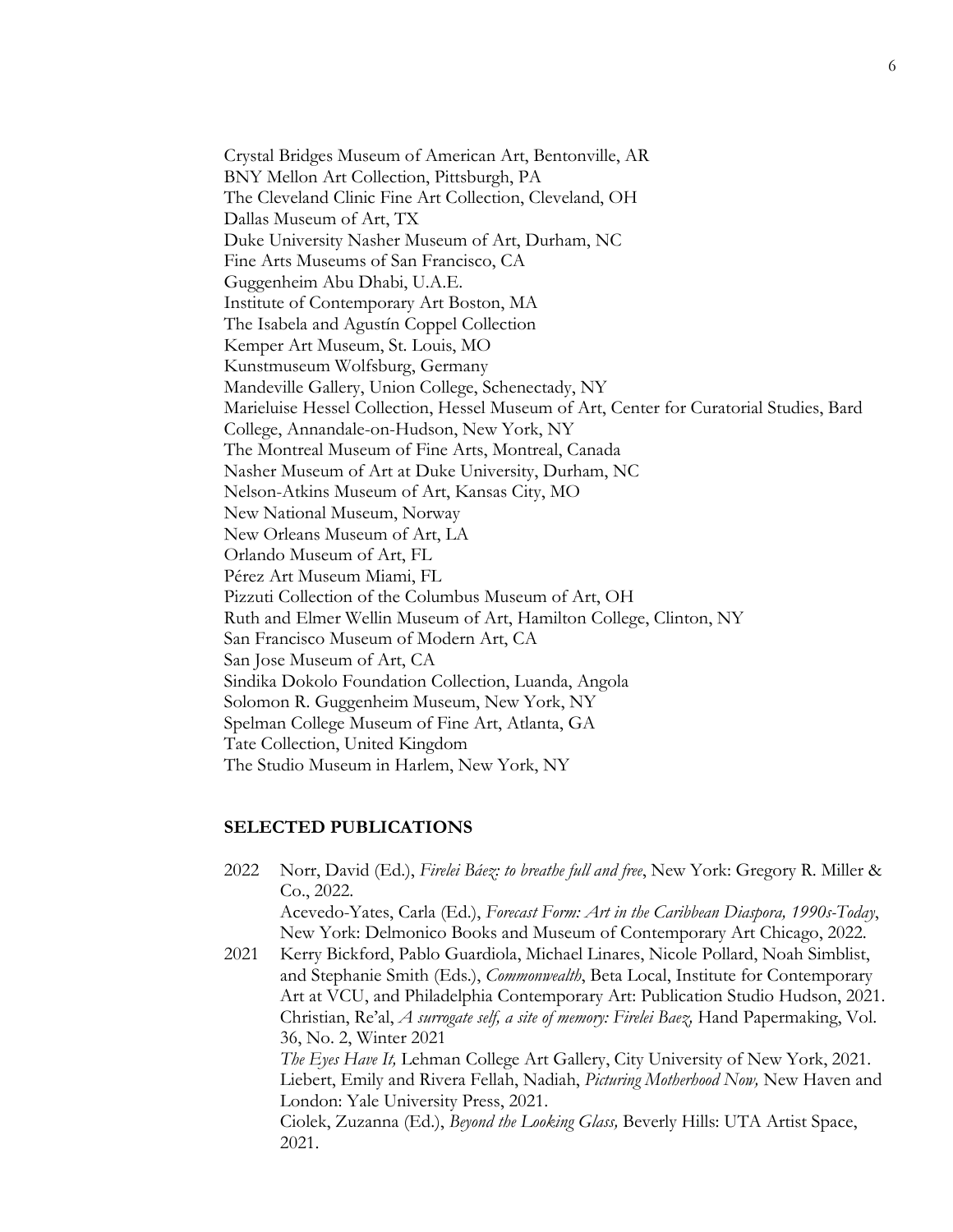*Celebrating the End of Commonwealth*, Philadelphia Contemporary Digital Publication. Hernandez, Jasmin, *We Are Here: Visionaries of Colour Transforming the Art World*, New York: Ambrams.

- 2020 *Allied with Power: African and Africa Diaspora Art from the Jorge M. Pérez Collection Fall 2020 – Winter 2021,* Pérez Art Museum, 2020 PHI Foundation, *Relations- Diaspora and Painting,* Montreal: Hirmer. Drew, Kimberly and Wortham, Jenna (Ed.) *Black Futures*, New York: Random House Books. O'Callaghan, Evelyn and Tim Watson (eds.), *Caribbean Literature in Transition*, vol. 1: *1800-1920s*, Cambridge: Cambridge University Press, 2020. (cover)
- 2019 Samson, Jean Erian, *DOKREIS Revue Haitienne des Cultures Créoles,* Association Vagues Littéraires. Matsuyama, Tomokazu, *Fixed Contained*, Tokyo: Kotaro Nukaga. Martin, Courtney J. (Ed.), *Four Generations: The Joyner/Giuffrida Collection of Abstract Art*, New York: Gregory R. Miller & Co.

Fitzgerald, Shannon (Ed.), *Immersion into Compounded Time and The Paintings of Firelei Báez*, Orlando: Mennello Museum of American Art.

Wimberly, Dexter and Larry Ossei-Mensah (Cur.), *Coffee, Rhum, Sugar & Gold: A Postcolonial Paradox*, San Francisco: Museum of the African Diaspora and Cameron Books.

Brown, Mariel and Melanie Archer, *A to Z of Caribbean Art,* Trinidad: Robert & Christopher Publishers.

- 2017 Flores, Tatiana and Michelle Ann Stephens (Ed.), *Relational Undercurrents: Contemporary Art of the Caribbean Archipelago*, Durham: Museum of Latin American Art, Duke University Press and Fresco Books / SF Design, LLC.
- 2016 Donlon, Bridget (Cur.), *Pure Pulp: Contemporary Artists Working in Paper at Dieu Donné*, organized by the Ruth and Elmer Wellin Museum of Art at Hamilton College, New York: Prestel Publishing.
- 2015 Ortiz, María Elena (Cur.), *Firelei Báez: Bloodlines*, with Naima J. Keith and a contribution by Roxane Gay, Miami, FL: Pérez Art Museum Miami.
- 2013 Price, Matt (Ed.), *Vitamin D2: New Perspectives in Drawing*, New York: Phaidon Press, Inc.
- 2012 Haynes, Laura, Naima, Keith J., and Lax, Thomas J., *Fore*, New York: The Studio Museum in Harlem.

# **SELECTED BIBLIOGRAPHY**

- 2022 Solomon, Tessa, "Firelei Báez Brings an Afrofuturist Empire in the Atlantic to the MCA Chicago," *Artnews,* April 7, 2022. Anania, Billy, "The Problems and Pleasures of an Activist Art Exhibition," *Hyperallergic,* March 23, 2022. Greenberger, Alex, "Venice Biennale Names 213 Artists for 'Transhistorical' 2022 Edition," *Artnews,* February 6, 2022.
- 2021 Okwuosa, Ashley, "'For us, by us': How a new Caribbean exhibition is changing the AGO," *TVOntario*, October 19, 2021.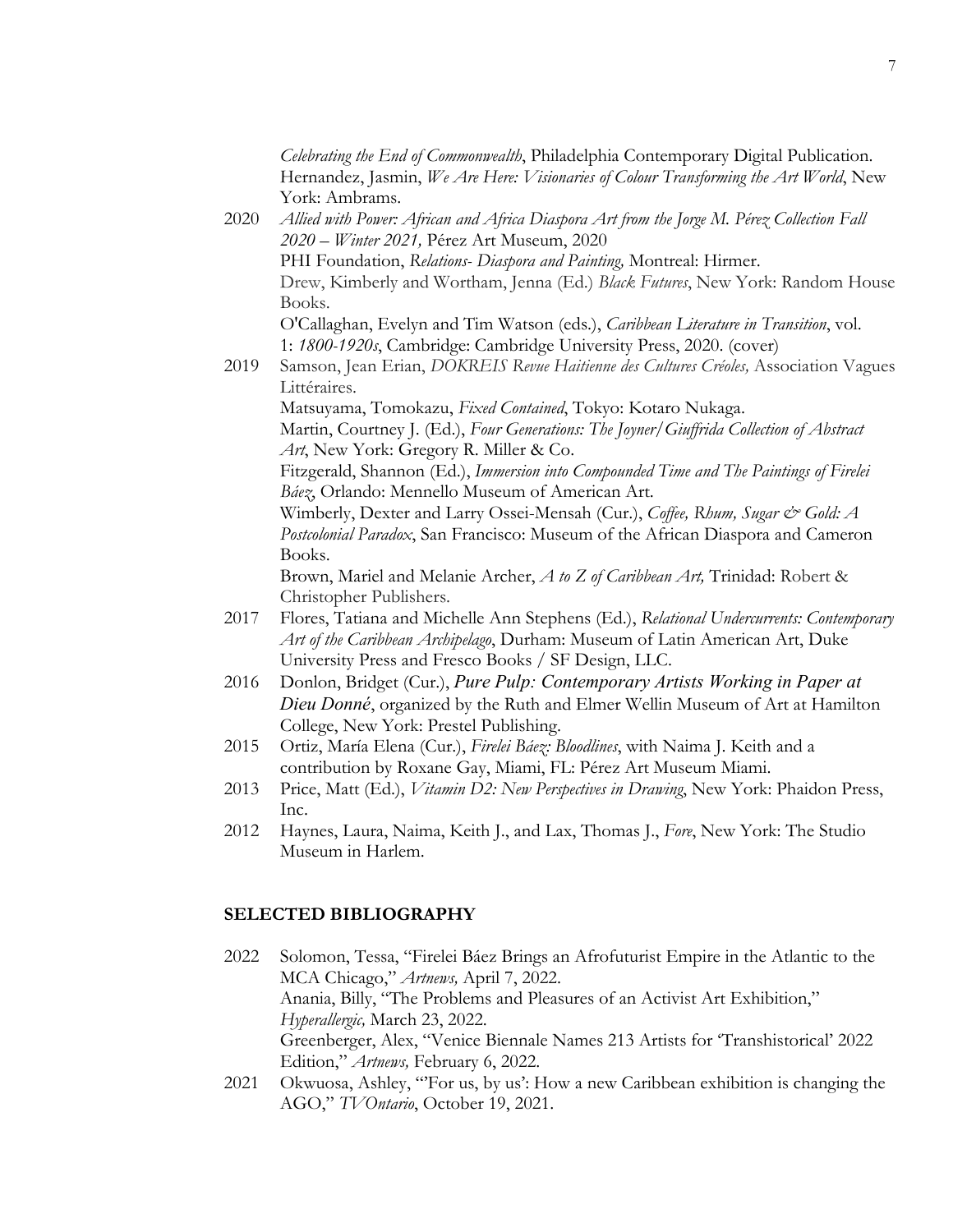Alleyne, Allyssia, "The 15 Best Booths at Frieze London and Frieze Masters 2021," *Artsy,* October 14, 2021.

Daut, Marlene, "Resurrecting A Lost Palace of Haiti," *Harper's Bazaar,* October 8, 2021.

Valentine, Victoria L., "Best of September: 13 New Museum Exhibitions Feature Artists Ulysses Jenkins, Adam Pendleton, Deborah Roberts, Naudline Pierre, Arthur Jafa, Lorna Simpson & More," *Culture Type*, September 21, 2021.

Tarmy, James, "At Art Basel, Hot Paintings Face Off Against House Made of Bread," *Bloomberg,* September 16, 2021.

Hawley, Anthony, "Future Perfect: 'Born in Flames' At the Bronx Museum of the Arts," *Art in America*, August 2, 2021.

Scott, Chadd, "Boston's Most Compelling Summer Art Projects Are Found Outside Museum Walls," *Forbes,* July 25, 2021

Rosenberg, Karen, "Firelei Báez on Creating Space for Caribbean History Along the Boston Waterfront," *Artful*, July 21, 2021.

Cardwell, Erica N., "'Born in Flames' Trailblazes a Collective Feminist Future," *Frieze*, July 15, 2021.

"Consider This: The Complicated History of the Color Indigo" *WBUR,* July 9, 2021 Whyte, Murray, "At the ICA Watershed, artist Firelei Báez draws history from the deep," *The Boston Globe*, July 8, 2021.

Mitter, Siddhartha, "In Boston, Art That Rises From The Deep" *The New York Times,*  July 2, 2021

"Arts This Week: Firelei Báez Rises From The Deep At The ICA Watershed" *GBH News,* June 24, 2021

"Artes Mundi 9," *e-flux,* June 22, 2021.

Valentine, Victoria, "Latest News in Black Art: McArthur Binion Joins Xavier Hufkens, ICI Announces 4 Okwui Enwezor Fellows, Basquiat Painting Featured on NYT Magazine Sells at Auction," *Culture Type*, June 21, 2021.

Harris, Gareth, "Artes Mundi prize: six artists announced as joint winners," *Financial Times*, June 21, 2021.

Gaskin, Sam, "Six Winners Share Britain's £60,000 Artes Mundi Prize," *Ocula Magazine*, June 21, 2021.

Da Silvia, José, "Everyone's a winner: Artes Mundi 9 prize awarded to all six nominees," June 18, 2021.

"Six finalists share prestigious Artes Mundi award," *Nation CYMRU*, June 18, 2021. "The week in art news – Artes Mundi Prize awarded to all six shortlisted artists,"

*Apollo*, June 18, 2021.

" Billionaire Donates More to Renamed Museum, Artists Split Prize, and More," *ART News*, June 18, 2021.

"Prestigious contemporary art prize goes to all six contenders," *The Irish News*, June 17, 2021.

Murphy, Yume, "Radical, Feminist Futures Blaze at the Bronx Museum," *Hyperallergic*, June 14, 2021.

Harris, Gareth, "Harrowing film on Japanese war-time atrocities in China is among shortlisted works on show in UK's biggest art prize," *The Art Newspaper*, June 10, 2021.

"BMA Opens Exhibition of Recent Contemporary Acquisitions, Highlighting Multi-Year Focus on Collection Diversification," *Baltimore Fishbowl*, June 7, 2021. Whyte,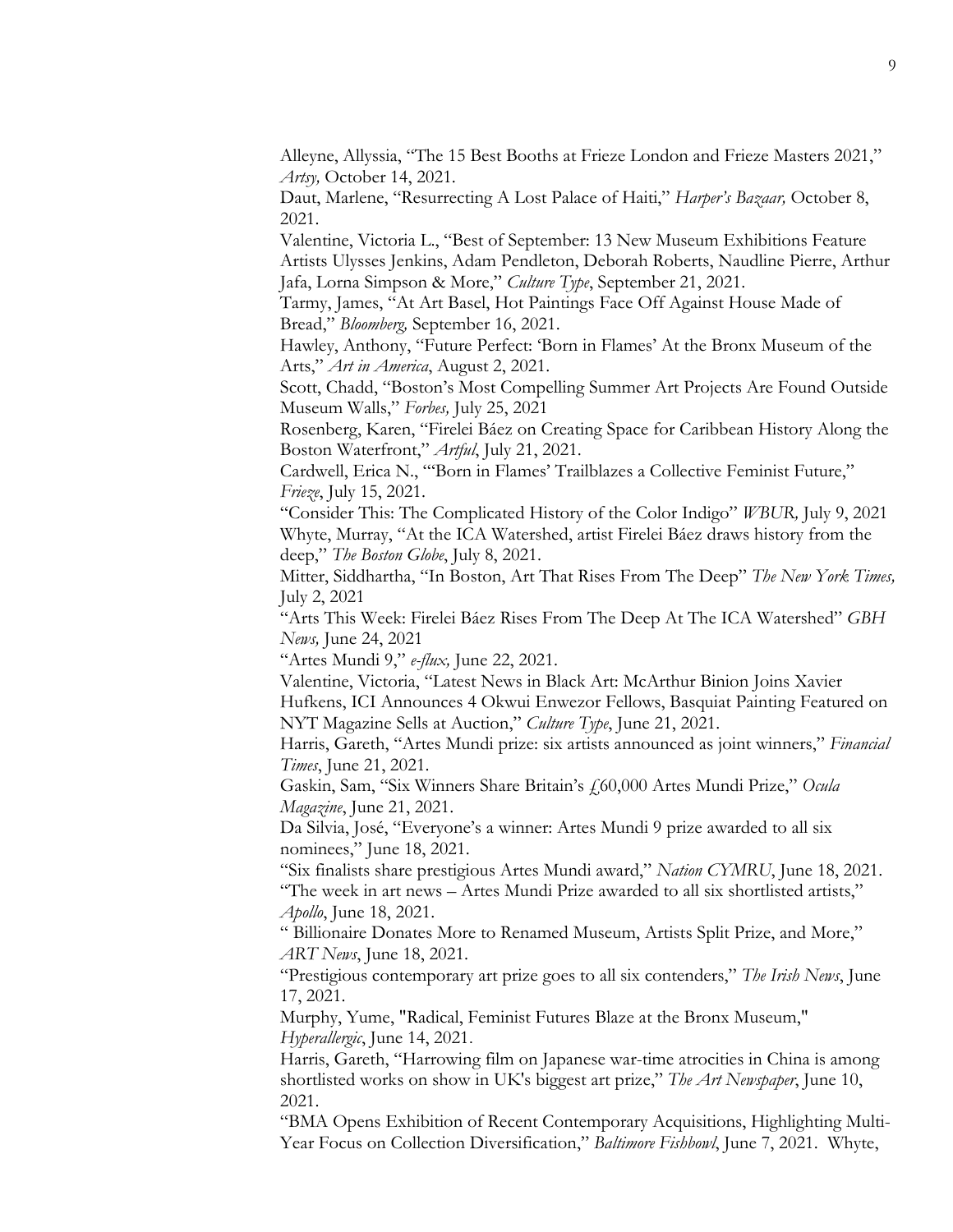Murray, "Haiti's revolutionary past rises at the ICA Watershed," *The Boston Globe*, May 21, 2021. Packard, Cassie, "Baltimore Museum Showcases Work by Underrepresented Artists, Funded by 2018 Deaccessioning," *Hyperallergic*, May 17, 2021. Schulman, Sarah, "Blood Ties," *Harper's Magazine*, June 2021. "Born in Flames: Feminist Futures," *Time Out*, April 26, 2021. Ludell, Wallace, "Armory Show will launch digital exhibition space, starting with a pandemic-related show," *The Art Newspaper*, March 30, 2021. Cosmo Whyte, "The Poetics of Opacity," *Art Papers,* Spring 2021. "'This Year Has Deranged My Senses': 12 Artists on How the Pandemic Has Changed the Way They Approach Their Work," *Artnet News,* March 11, 2021. Cascone, Sarah, "See Inside a Beautiful New Coffee-Table Book Celebrating 50 Leading Artists and Curators of Color," *Artnet News*, February 26, 2021. Alamishah, Tillet, "How the Studio Museum in Harlem Transformed the Art World Forever," *Harper's Bazaar,* February 26, 2021. Prince, Nigel, "What's global is also individual," *Arts Professional*, February 17, 2021 Goldstein, Caroline, "'She Was Meant to Be So Fearful': Watch Artist Firelei Báez Reimagine a Cruel Female Character From Dominican Folklore as a Feeling Person," *Artnet News,* February 11, 2021. Duron, Maximiliano, "Game-Changing Artists and Curators of Color Showcased in New Book," *ARTnew*s, February 3, 2021. 2020 "A Year in Figuration," *Cultured Magazine*, December 25, 2020. Griset, Rich, "The Wealth of Nations: ICA's 'Commonwealth' explores colonization and social equity" *Style Weekly*, December 15, 2020. Matthews, Nadine, "Kimberly Drew, Jenna Wortham capture Black America's zeitgeist with 'Black Futures,'" *New York Amsterdam News*, December 10, 2020 Kokoula, Xenia, "Frau\* – Landschaft – Territorium. Die räumlichen Erzählungen von Firelei Báez als kritische räumliche Praxis," *Feministische Studien,* November 17 2020. Pfohl, Katie, "What a creature from Dominican folklore has to say about New Orleans and the South," *NOLA.com*, September 29, 2020. Meet, Vicki, "Op: Black Artists Matter: and the DMA has some shows to prove it," *Dallas Weekly*, September 28, 2020. Urist, Jacoba, "NXTHVN is a New Kind of Space Built to Uplift Artists and Curators of Color," *Cultured*, September 23, 2020. Sheets, Hilarie M., "A three-way collaboration delves into the paradox of 'commonwealth,'" *The Art Newspaper*, August 28, 2020. "Reopened Dallas Museum of Art to Debut New Acquisitions," *Art & Object,* August 14, 2020. "Dallas Museum of Art Debuts New Acquisitions in New Exhibition Contemporary Art + Design," *Dallas Weekly*, August 13, 2020. Valentine, Victoria L., "On View: '50 Artists: Art on the Grid,' a Citywide Public Art Exhibition in New York," *Culture Type*, July 5, 2020.

Durón, Maximilíano, "Artists Respond to Coronavirus Pandemic, Ongoing Protests in Massive Outdoor Exhibition Across New York City," *ARTnews*, June 29, 2020. Sapsford, Beatrice, "10 In-Demand Works on Artsy This Week," *Artsy*, June 15, 2020.

Teicholz, Tom, "Herb Alpert Awards in the Arts Go Virtual," *Forbes*, May 31, 2020.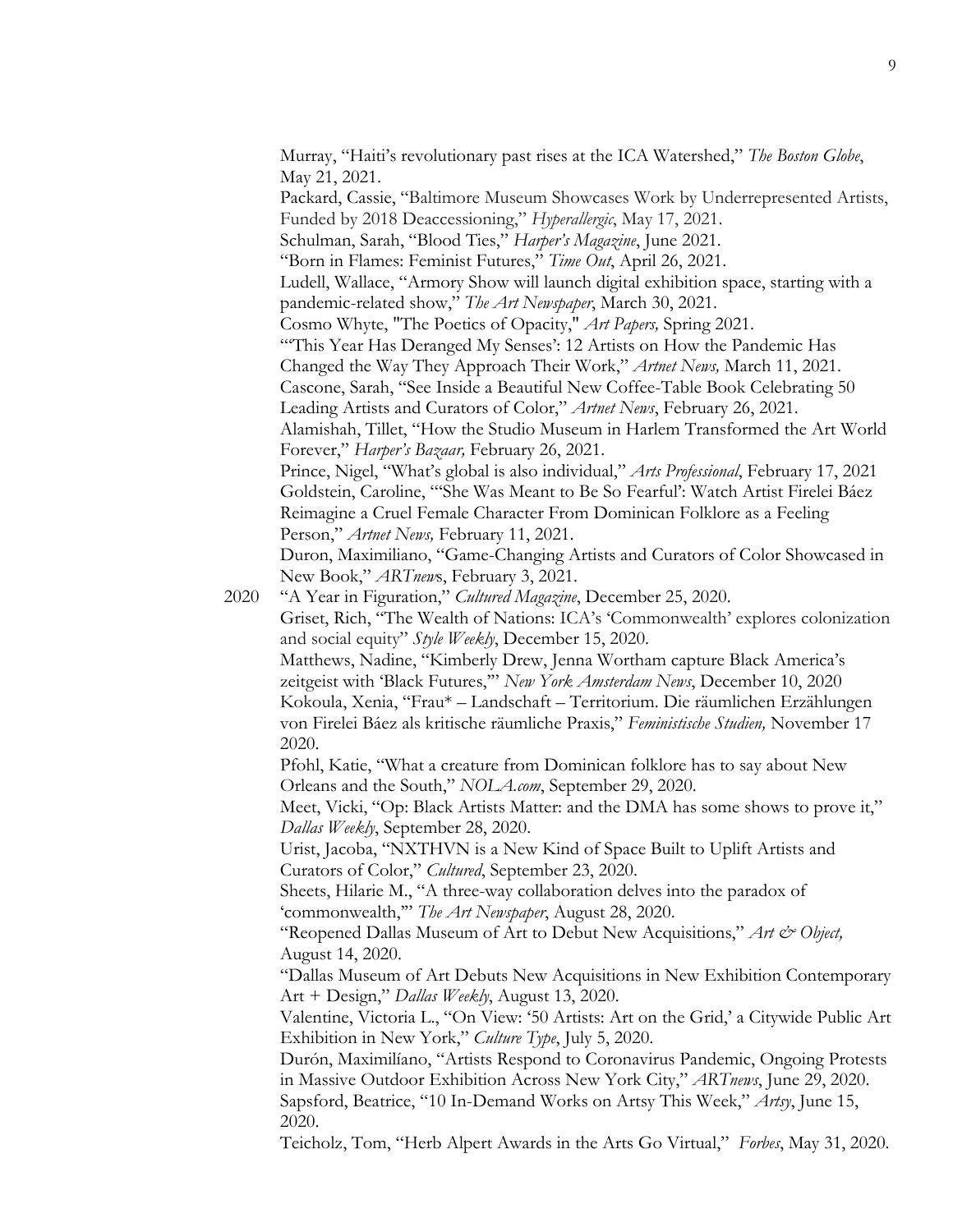"Firelei Báez Among 2020 Herb Alpert Award Winners," *Artforum*, May 25, 2020. Sheets, Hilarie M., "Firelei Báez's Time and Space," *Cultured*, May 17, 2020. Valentine, Victoria L., "On View: Firelei Báez Explores Diasporic Histories, Mythical Figures, and Imagined Realms at James Cohan Gallery in New York, *Culture Type*, May 8, 2020. "Firelei Báez," *Airmail*, April 20, 2020. Sayej, Nadja, "5 New York Galleries Showcase Women Artists in Online Exhibitions," *Forbes*, April 9, 2020. Laster, Paul, "Upcycling: 5 Artists Inventively Using Reclaimed Materials," *Art & Object*, April 6, 2020. 2019 Goldstein, Caroline, White, Katie, "9 Megawatt Gallery Shows to Check Out During Armory Week, From Kara Walker's Drawings to Julian Schnabel's Latest Works," *Artnet news*, March 3, 2019. Young, Allison, "'Utopian Imagination'," *Artforum,* December 2019. Rodney, Seph, "Imagining Utopia, Just Over the Horizon," *Hyperallergic,* December 4, 2019. Leticia Alvarado, "Speculative Ciguapas,"*Association for the Study of the Arts of the Present Journal*, December 2, 2019. Allen, Brain T., "Utopian Imagination: Silly Clichés in a Beautiful Space," *National Review*, November 2, 2019. Yau, John, "How Happy I am to have Seen This Little Corner of America in a Museum," *Hyperallergic,* October 19, 2019. "Boston's ICA Selects Firelei Báez for Third Watershed Commission," *Artforum*, October 10, 2019. Triunfo, Chris, "Dominican multimedia artist Firelei Báez named Watershed artist for 2020," *Boston Globe*, October 10, 2019. Ludel, Wallace, "ICA Boston's Watershed to reopen in May with massive 'underwater' installation by Firelei Báez," *The Art Newspaper,* October 10, 2019. Keener, Kathrine, "'Utopian Imagination': exploring the future at the Foundation Gallery," *Art Critique*, October 1, 2019. D' Oleo, Dixa Ramirez, "Navigating the Portals Between Works by Ligia Lewis and Firelei Báez," *Hyperallergic*, September 25, 2019. Da Silva, José, "Shortlist announced for Artes Mundi 9, the UK's biggest contemporary art prize," *The Art Newspaper*, September 24, 2019. Jaegar, William, " 'Embody' exhibit at Mandeville Gallery," *TimesUnion*, September 20, 2019. Leticia Alvarado, "Flora and Fauna Otherwise: Black and Brown Aesthetics of Relation in the Firelei Báez and Wangechi Mutu," *Latin American and Latinx Visual Culture*, August 2019. Haber, John, "Firelei Báez," *Artillery*, July 2, 2019. Elias, Diony, "Firelei Báez: Celestial Gazing at the Afro-Caribbean Diaspora," *Gallery Gurls*, June 4, 2019. Steinhauer, Jill, "What to See in Art Galleries Right Now," *New York Times,* May 29, 2019. Takac, Balasz, "Collection Kunstmuseum Wolfsburg Goes On View," *Widewalls,*  March 24, 2019. Fateman, Johanna "Firelei Baez," *The New Yorker,* May 16, 2019. Wood, Sura, "Whose Paradise?, *"The Bay Area Reporter,* May 14, 2019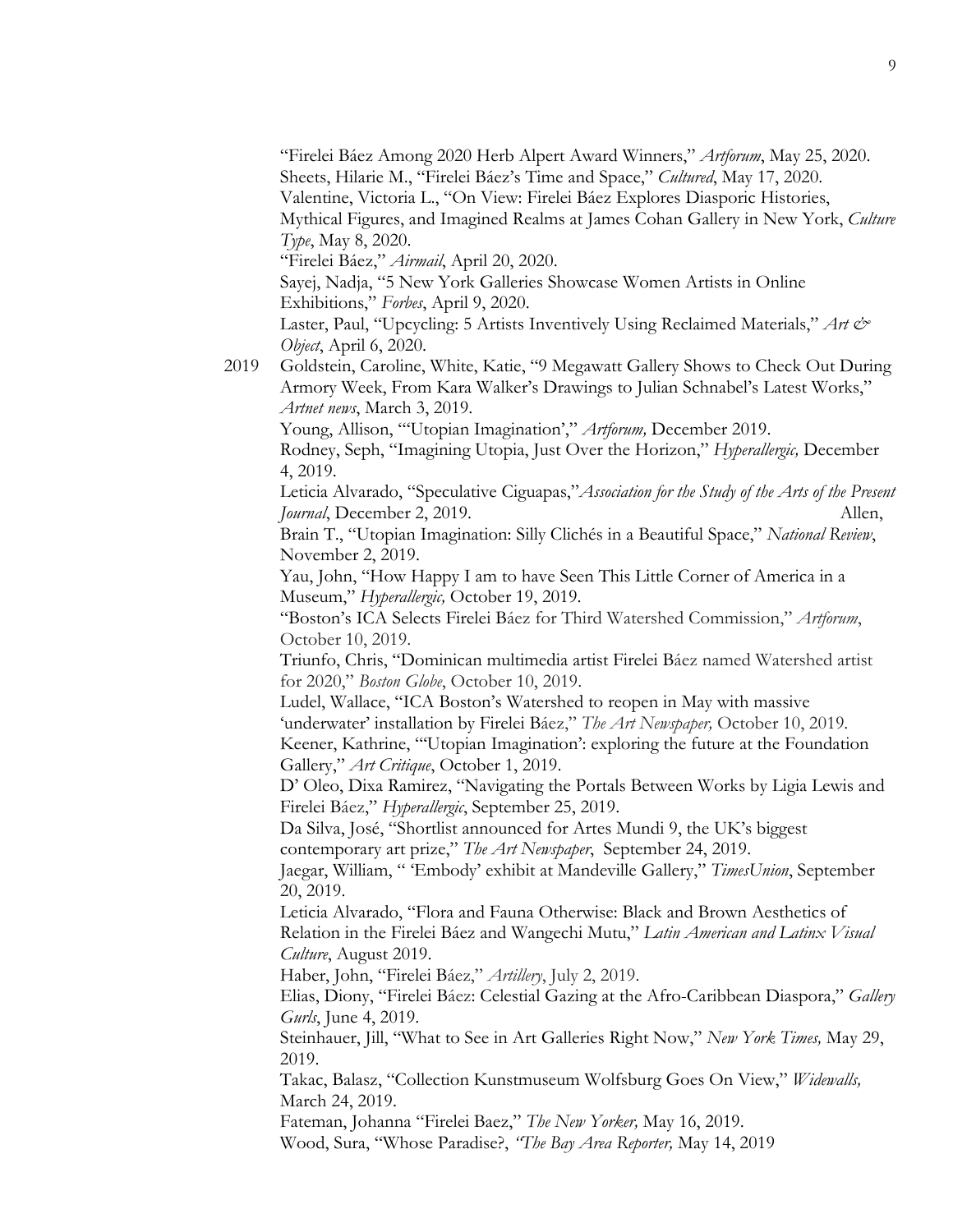Valentine, Victoria, "Scenes From Frieze New York: A Look at African American Art Throughout The Fair," *Culture Type,* May 3, 2019.

Wolkoff, Julia, "Firelei Baez's Intoxicating Installation Is a Feminist Ode to the African Diaspora," *Artsy*, May 3, 2019.

Sang, Elliot, "10 Booths You Need to See At Frieze New York," *High Snobriety*, May 3, 2019.

Bishara, Hakim, "Amid the Galleries at Frieze New York, a Special Focus on Overlooked Artists Adds an Educational Twist," *Hyperallergic*, May 2, 2019

Loos, Ted, "Frieze New York Addresses the Heart and Expands the Kitchen," *The New York Times,* May 1, 2019.

Armstrong, Annie, "Open Society Foundations Name Winners of 2019 Soros Arts Fellowships," *Art News,* March 25, 2019.

Herzig, Ilana, "Craving Spring? Head to the 163rd Street Subway Stop in Washington Heights," *Hyperallergic,* February 13, 2019.

Kis, Eva, "How does art get in the subway?" *Metro New York,* February 12, 2019 "Pictures at an Exhibition: Firelei Báez at Witte de With Center for Contemporary Art, Rotterdam," *ARTnews,* February 7, 2019.

Armstrong, Annie, "Next Up on the High Line in New York: Painting," *ARTnews,*  February 5, 2019.

Greenberger, Alex, "United States Artists Names 2019 Fellows, Including Firelei Báez, Wu Tsang, and Cecilia Vicuña," *ARTnews,* January 22, 2019.

Dafoe, Taylor, "Simone Leigh, Juliana Huxtable, and Wu Tsang Are Among the 45 Artists Awarded \$50,000 Each From United States Artists," *Artnet News,* January 22, 2019.

Nash, David, "Pamela Joyner on African-American Art and Its Representation in the History Books," *Architectural Digest,* January 22, 2019.

Matthew, Damon, "See Inside 2019's First Major Art Gala," *Town and Country,*  January 22, 2019.

2018 Custodio, Isabel, "Studio Visit: Firelei Báez," *MoMA Magazine,* 14 November 2018 Friedman, Julia, "Redrawing the History of Women of Color in Vibrant Hues," *Hyperallergic,* 7 November 2018.

Trương, Hồng-Ân, "In Conversation: Firelei Báez with Hồng-Ân Trương," *The Brooklyn Rail,* 1 November 2018.

Durón, Maximilíano, "James Cohan Gallery Now Represents Firelei Báez," *ARTnew,*  10 October 2018.

Tully, Judd, "Even as Brexit Looms, Galleries Notch Sales on Frieze London's Opening Day," *ARTnews,* 3 October 2018.

Schwartz, Madeleine, "The 10<sup>th</sup> Berlin Biennale," Artforum, October 2018, 220 Krisel, Brendan, "Uptown Subway Station To Reopen After Months-Long Renovation," *Washington Heights Patch*, 25 September 2018.

Hernandez, Jasmin, "How Firelei Báez Uses Yoruba Icons and Her Afro-Caribbean Heritage in Her Profound 'Joy Out of Fire' Murals," *Artnet*, 14 September 2018. Furtado, Will, "Sing-Song: The 10<sup>th</sup> Berlin Biennale," *Canvas*, 1 September 2018. Wetzler, Rachel, "Berlin Biennale," *Art in America*, September 2018, 114-115 Shokoohe, Leyla, "Two New Shows at Contemporary Arts Center Look at Identity from Different Angles," *City Beat*, 9 July 2018.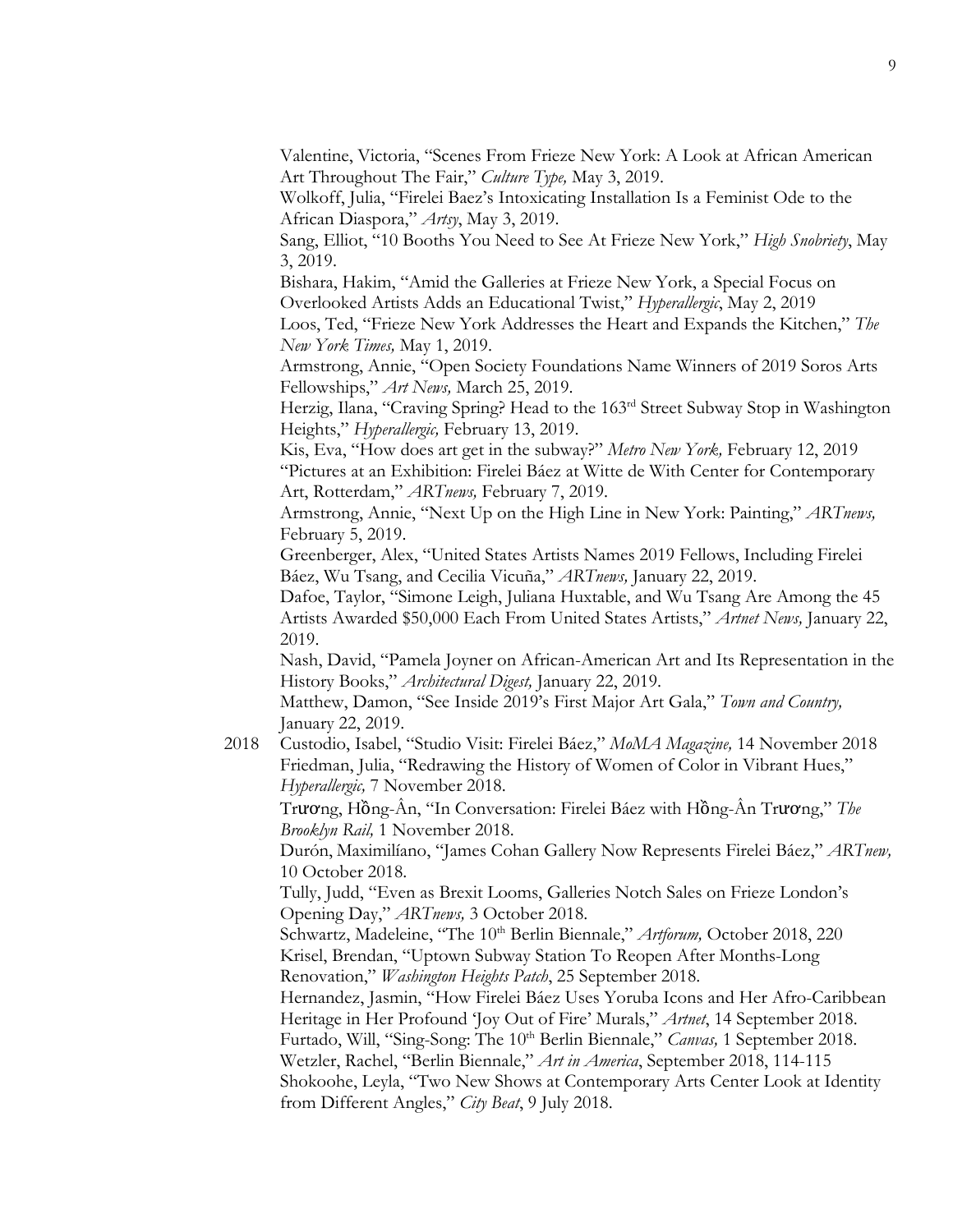Thackara, Tess, "An Artist Finds Inspiration in Women of Color throughout History," *T: The New York Times Style Magazine*, 19 June 2018. Sykes, Morgan, "The Artist Creating Visual Roadmaps of Black Womanhood," *The Cut,* 13 May 2018. Fabius, Roxana, "The Powerful Women of Firelei Báez," *Contemporary And*, 9 May 2018. Brown, Kate, "Here's the Full List of Participating Artists for the 10<sup>th</sup> Berlin Biennale," *Artnet News,* 25 April 2018. Russeth, Andrew, "College Art Association Announces 2018 Awards for Distinction," *Art News*, 26 January 2018.

2017 Sussman, Anna Louie, "What Sold at EXPO Chicago," *Artsy*, 17 September 2017 Rees, Lucy, "Firelei Báez Tells Powerful Stories with Her Lush Paintings," *Galerie*, 25 August 2017.

Diaz-Camacho, Vicky, "At the Kemper, a 'Treasure Hunt' Leads from Colonial Louisiana to Today's Kansas City," *Kansas City University Radio,* 25 August 2017 Smith, Andy, "Firelei Báez's Stirring, New Meditations on Femininity," *Hi-Fructose*, 15 December 2017.

Waxman, Lori "This is what Intersectional Feminist Art Looks Like," *Chicago Tribune*, 21 June 2017.

Newton, Amani "Firelei Báez: Bloodlines tackles Race, Gender and History at the Warhol," *Pittsburgh City Paper*, 19 April 2017.

2016 Cotter, Holland, "What to see in New York Galleries this Weekend," *The New York Times*, 10 November 2016.

Jansen, Charlotte, "New Establishment," *Elephant*, March 2016 Chun, Kimberly, "Influences from Dominican childhood infuse Firelei Báez exhibit," *SF Gate*, 10 February 2016.

Quinton, Jared, "Firelei Báez's Complex Studies of Female Identity Show Why She's an Artist for Our Time," *Artsy*, 9 February 2016 Lee, Samuel, "Exhibition Spotlights Black Visual Culture," *Yale News*, 20 January

2016. Vogel, Wendy, "Firelei Báez," *Art in America*, January 2016.

- 2015 Edwards, Stassa, "Firelei Báez's Stunning PAMM Exhibit, 'Bloodlines,' Dissects Complex Racial Identities," *Miami New Times*, 1 December 2015. Indrisek, Scott, "Beyond the Fairs: Must-See Exhibitions in Miami during ABMB," *Blouin ArtInfo*, 1 December 2015. Vasquez, Neil, "'Bloodlines' at PAMM Takes a Look at Representation of Caribbean Bodies and Culture," *Miami New Times*, 9 November 2015
- 2014 Means, Sean, "Painter Firelei Báez will receive UMOCA's Doctorow Prize," *The Salt Lake Tribune*, October 2014.
- 2013 "Firelei Báez 'Appendix to a Memory Table' @ Richard Heller Gallery, LA," *Juxtapoz*, December 2013. Pearlman, Ellen, "The Power Behind the Mask," *Hyperallergic*, 23 May 2013. Hodara, Suan, "Using Nature to Depict Itself," *The New York Times*, 12 April 2013 Merijan, Ara H., "Fore," *Artforum*, March 2013.
- 2012 Meier, Allison, "EMERGING: Firelei Báez Forms a Lush Mixed-Media Landscape from Self and History," *Blouin Artinfo,* 30 November 2012. Caldwell, Ellen C., "The Limitless Possibilities of Firelei Báez at Richard Heller Gallery," *New American Paintings*, 17 April 2012.